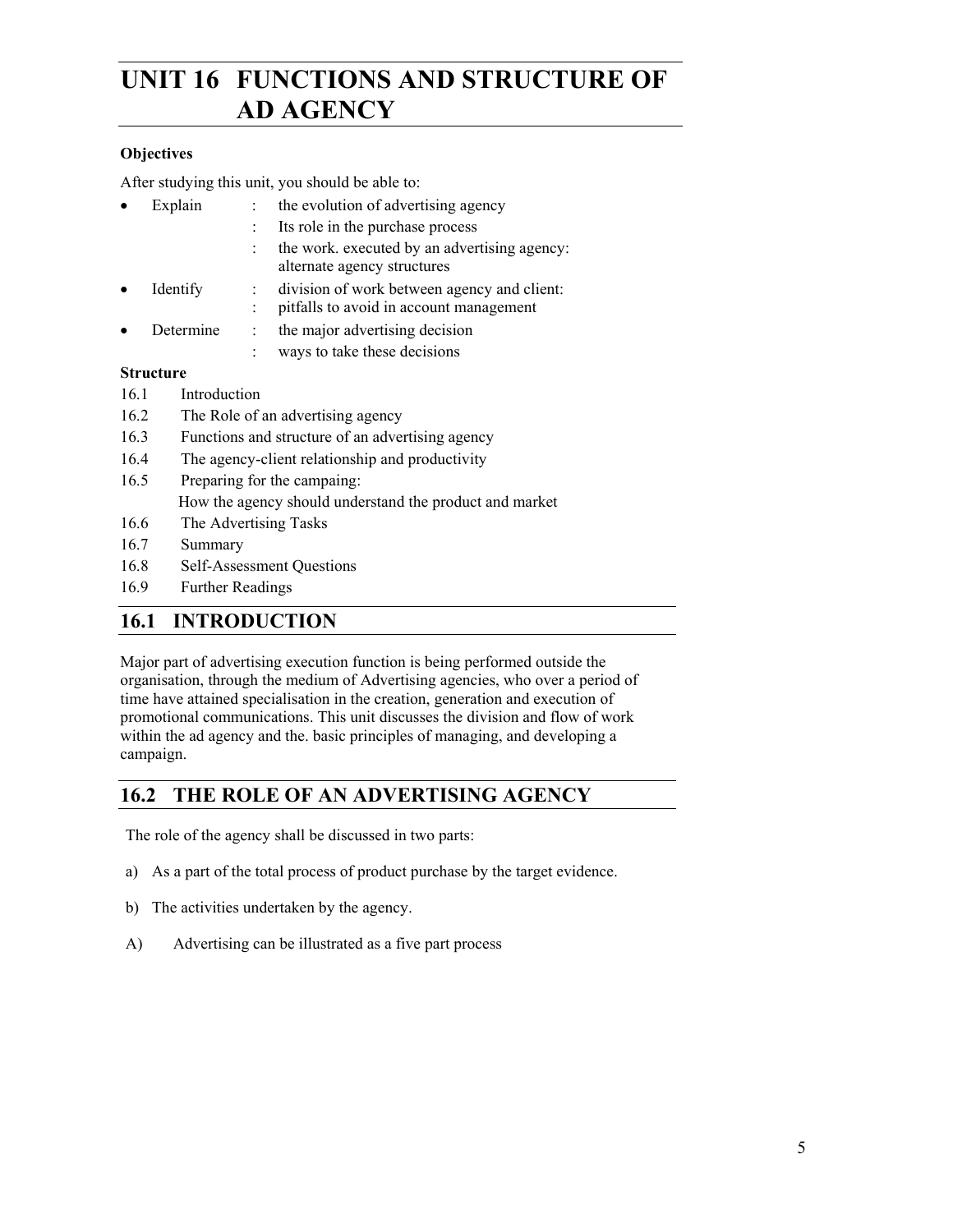| Strategic for               |
|-----------------------------|
| <b>Advertising Agencies</b> |
| $\circledS$                 |
|                             |

# **ADVERTISERS**

Who sometimes use

**ADVERTISING AGENCIES** 

and are sometimes assisted by

SUPPORT ORGANISATIONS

Send their message through

**MEDIA (GENERALLY MASS)** 

to potential

**CUSTOMERS** 

of the product, service or idea promoted.

Fig 1: The Process of Advertising

When need for advertising is not too acutely felt, the client himself takes on the role of the advertising agency by designing messages for the target audience.

However, in today's complex market place the customer is faced with various product alternatives. Similarly the media through which he gets information about these products has increased in number as well as efficiency of transmitting messages. With this information explosion, the tastes, choices and needs of customers have become complex. The producer no longer finds it simple to cater to all consumers. Hence the concept of target audience becomes important i.e. the producer chooses a set of people whose needs he can cater to.

#### and are sometimes assisted by



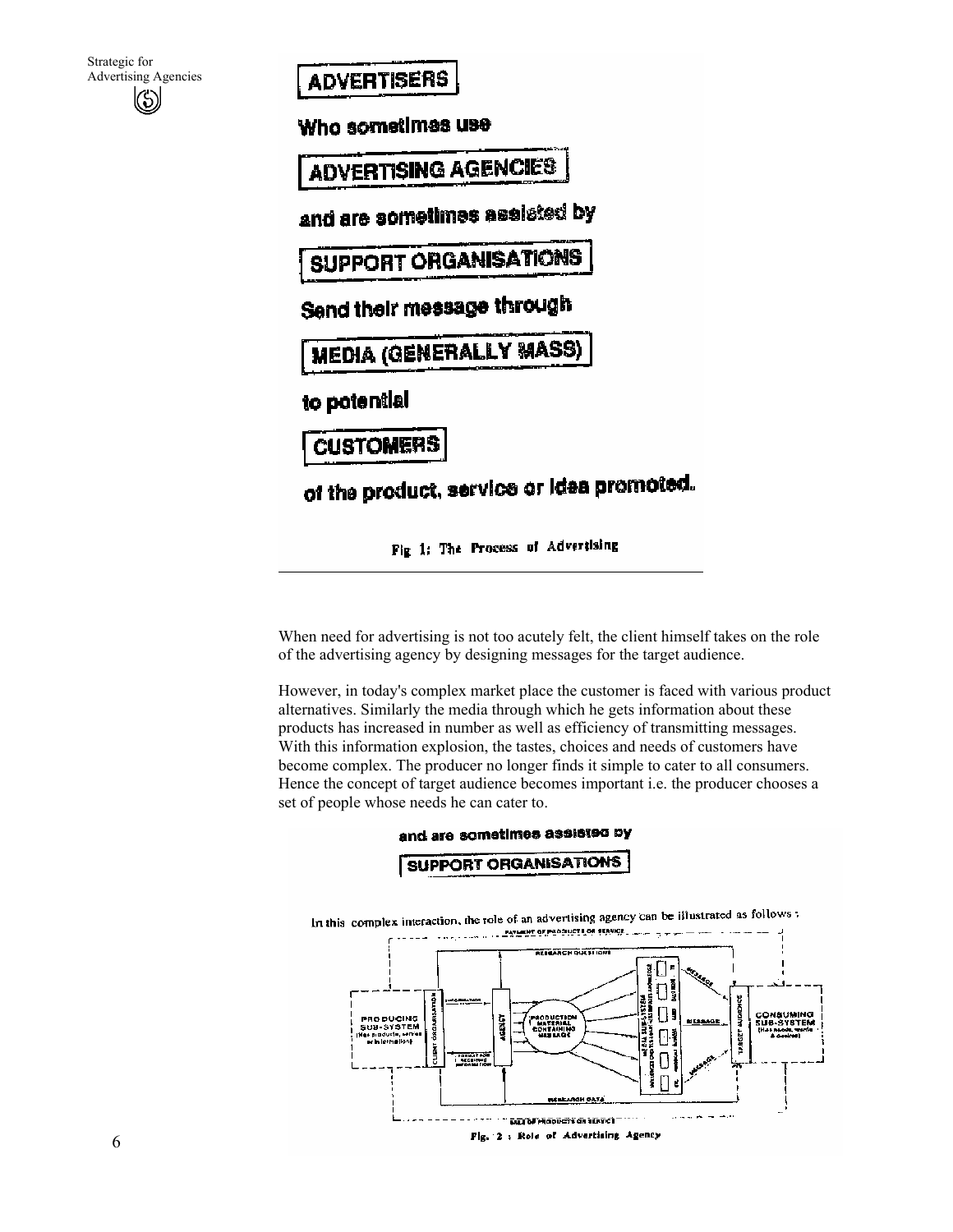The producing sub-system for advertising agencies consists of client organisations who offer products, services or information to be disseminated. The consumer sub-system consists of sets of consumers with different needs, wants and desires. The role of the client and agency is to identify a target audience for the product offered to this sub-system. Then there is the media sub-system which consists of various media vehicles and performs the role of providing knowledge, awareness and influencing the consuming sub-system.

The agency usually gives a client organisation a format for receiving information about his product or service. On receiving this information, the agency processes it. In case this does not contain adequate information about the target audience, the agency or client may undertake research to further supplement their information bank (The agency may also conduct research of pre-testing of the campaign before releasing it. It may conduct research for post-testing of the campaign to evaluate advertising effectiveness).

The processing of information received from the client enables the agency to broadly give two kinds of output: A) design of message to influence the target audience and motivate it towards a desired state of product purchase activity i.e. the consumer should move into the next higher stage in the AIDA hierarchy towards purchasing the product. B) choice of media. With limited budgets at the disposal of the advertising agency, it is not possible to use all the media available in the most desired manner. Hence a problem of choice exists. The media which influences the target audience the most is chosen and the intensity of exposure in the media is also allocated in accordance with its efficiency in influencing the target audience.

With the release of the product in the market place and the message in the chosen media, the target audience in the consuming sub-system undertakes purchase of the product or service and gives payment in lieu thereof thus completing the economic transaction.

B) In the structure shown above, the role of the agency in the economic subsystem of product purchase becomes clear. At this point it would be interesting to also look briefly upon the information processing role mentioned above. This information processing role, in a simplified manner is illustrated below.



Fig. 3 : Advertising and Information Processing.

Source : Sandage, Fryburger & Rotzol 'Advertising Theory & Practice'

Before elaborating on the above, it is necessary for us to look at the advertising agency and understand its functions. A study of the functions of an agency will reveal how the processing role of the agency is broken up into different components and how these different components contribute to the end product of the agency.

#### **Activity 1**

Study two advertising agencies with respect to a specific client each. How is the 'processing' role fulfilled by these agencies?

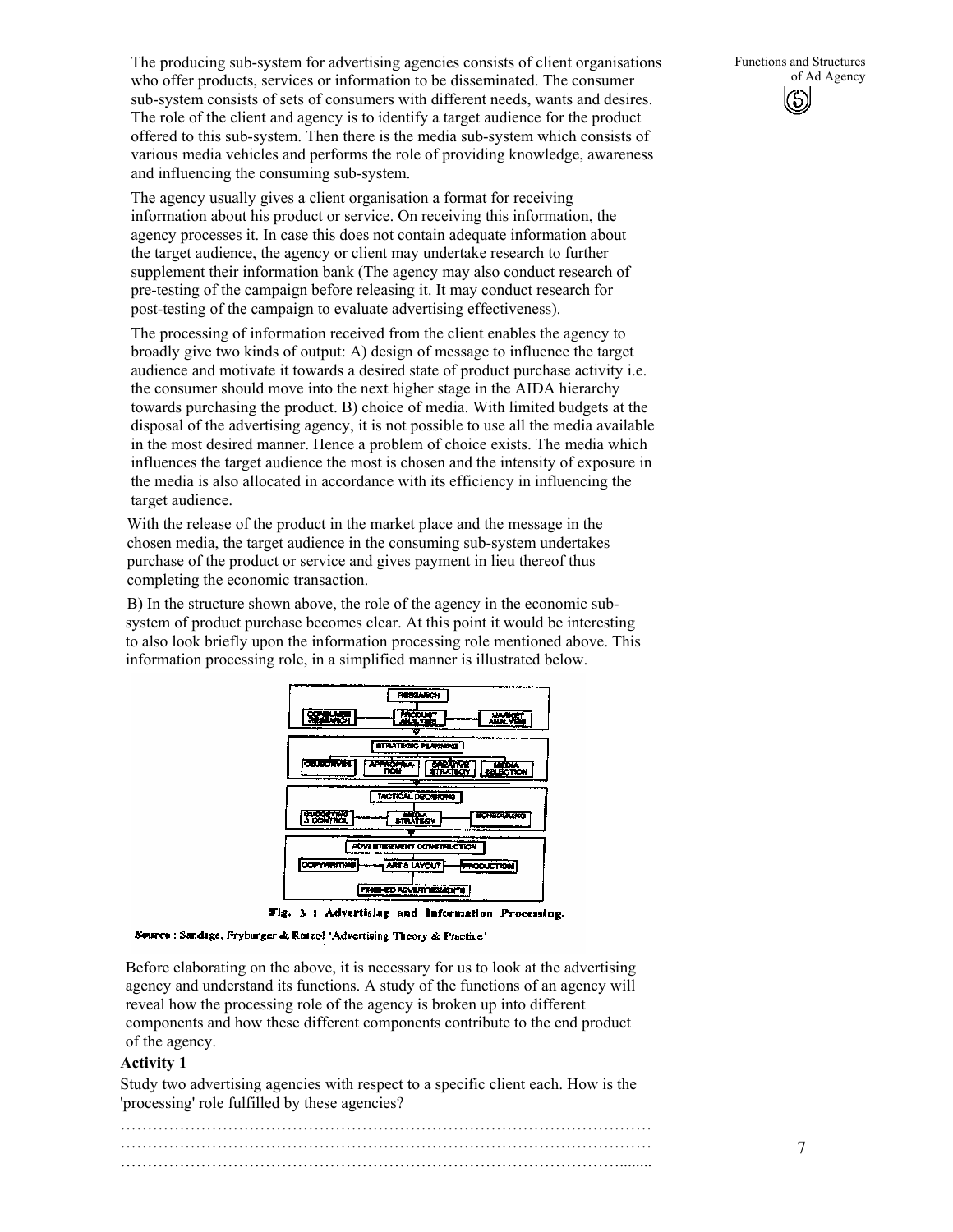# 16.3 FUNCTIONS AND STRUCTURE OF AN **ADVERTISING AGENCY**

# **A) Functions & flow of work**

Though advertising agencies may follow the departmental structure or the Group System as a structure, the broad functions remain essentially the same.

The functions of an agency are broadly broken up as follows:

- 1. Account Services
- 2. Creative Services
- 3. Media Services
- 4. Administration and Accounts





This is the simple agency structure. A more comprehensive agency structure would consist of:

- 1. Account Services
- 2. Market Planning and Research Services
- 3. Media Planning Services
	- a) Planning
	- b) Media buying
- 4. Creative Services
	- a) Copy
	- b) Art



- 5) Production Services
	- a) Relating to television
	- b) Relating to print
	- c) Other
- 6) Finance, Administration and Accounts.

A client is known as `Account' in an agency. Hence client services are called Account Services and Client Servicing executives as Account Executives (AEs).

The Account Executive along with the Market Planning Service has to work out the advertising `brief' out of the information received from the client. The brief is the basic document on which the client and the agency must agree upon. The brief is the conversion of the clients marketing strategy into the advertising plan. For working out this document, the Account Executive should have some basic knowledge of practical marketing. We shall elaborate upon this later and discuss how the marketing plan is converted into an advertising brief.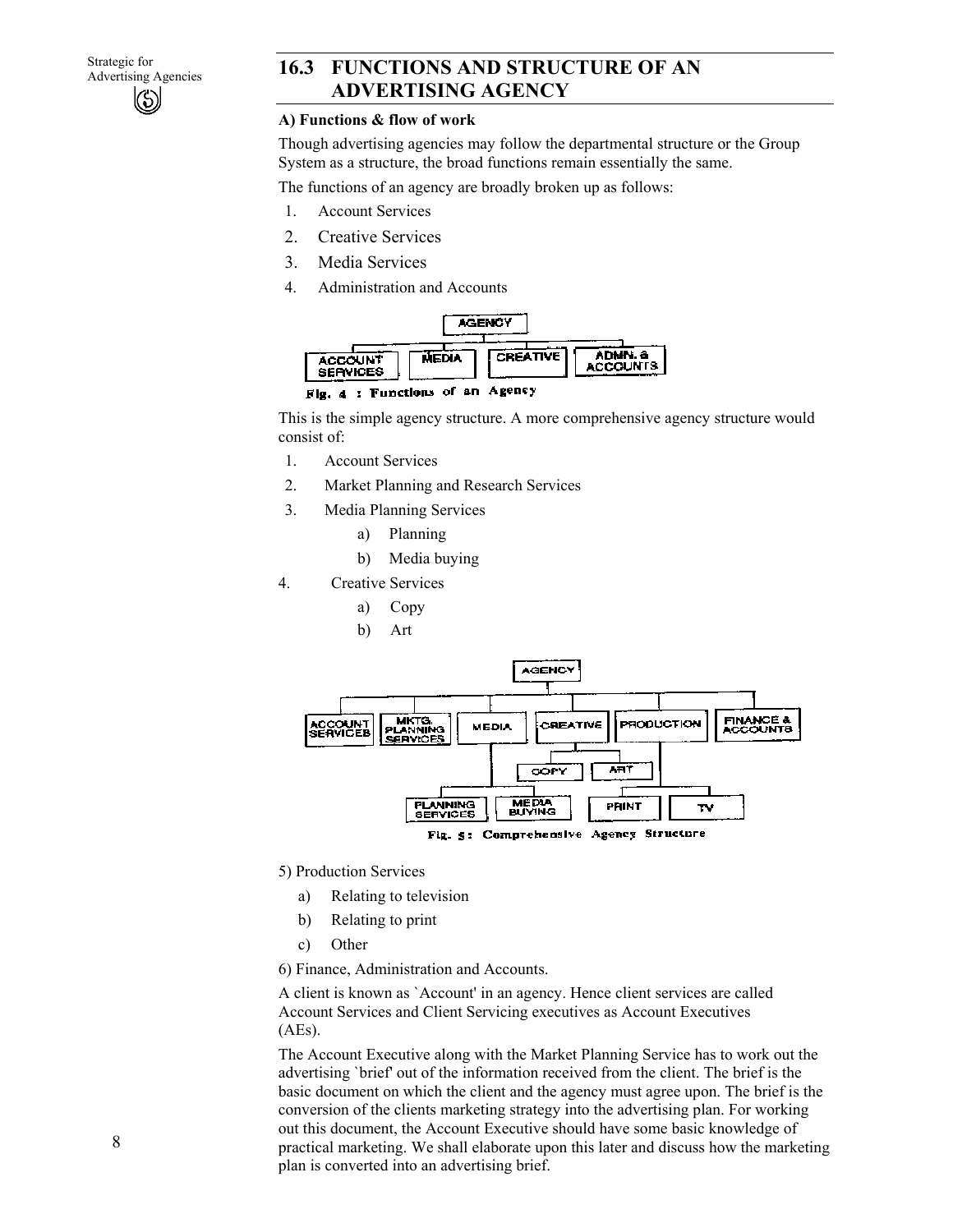

The brief is handed over to the creative who works out some alternative approaches in which. the message can be communicated. The media planning works out the media mix choices available. The stage is now set for a meeting with AEU and Market Planning who test the output on the brief given and jointly a decision on which campaign and media plan is to be presented is taken. Agencies also present some or all the creative alternatives, giving the final choice to the client.

In case the campaign is approved, it is handed over to the studio and production. The Studio undertakes final artwork and production gets the material prepared for handing over to the media. In the Indian context, this can be an elaborate procedure especially for a national launch. Very often a large campaign has to be converted into vernacular. Coordination with 8-10 language translations can be a complex task. Sometimes the nuance of the original copy, as written in English, can not be literally translated as no parallel exists in vernacular,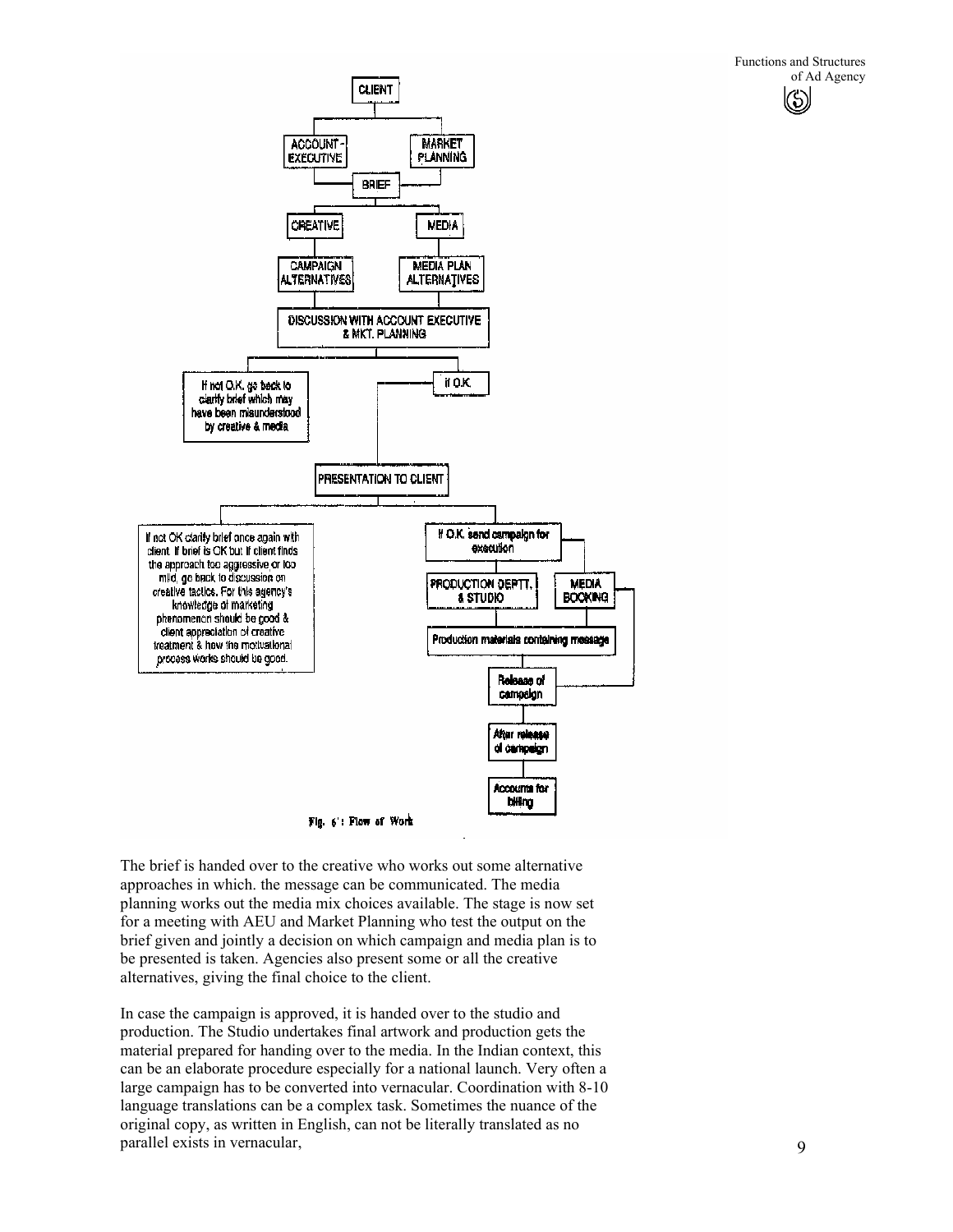Hence the copy concept has to be explained to all the language translators so that transcreation can be undertaken instead of transliteration. For television, the agency usually contacts independent film producers to execute the TV film. Similarly for radio, independent producers services are used by the agency. For hoardings, there are a couple of parties in every city who have been awarded outdoor contracts by local municipalities. These constitute the hoarding suppliers.

Agency work is usually deadline oriented. To ensure that deadlines are met many agencies have one or few people looking after `traffic' with the primary responsibility to ensure that no deadline is missed. In addition, some agencies had 'new client development' department with the primary responsibility of 'pitching' for new business.

#### **B) Agency Services and Suppliers**

The above description gives us a good idea about agency services. A comprehensive list of services offered by an advertising agency would read as follows:

Planning Advertising and Communication Strategies keeping in view the client's product-service, business environment, competitive trends and growth plans.

Planning and execution of creative strategies within the framework of the above mentioned over-all strategy.

Preparation of Media Plans after identification of target audience and the media to which it is exposed. Implementation of the media plan through the booking of appropriate space-time with publications, outdoor media, T.V,, radio, cinema etc.

Production control and supervision in print, P.O.P., film, television and radio.

Promotion Planning and Execution.

Public Relations. Market Research.

Advertising Research including Pre-Testing/Post-Testing of campaigns and determining advertising effectiveness. .

Though the agency does not participate in the 'line function' of marketing, some agencies have started offering various 'staff function' support service like :

Developing Marketing Strategies by:

- a) Defining Marketing Objectives.
- b) Generating alternative Marketing Mix options.
- c) Creating conditions for implementing the choosed Marketing Mix.

Designing and Evaluating Marketing Information Systems.

Review and Design of Marketing Structure.

Planning for new product development (determining market potential for new products, plans for test marketing, etc. and also pre-testing of new products).

Development of an Annual Marketing plan, giving operational content to the strategy of the company by setting out the marketing tasks to be performed in a specific, time-bound manner.

Some agencies also undertake the following kinds of Market Research :

- a) Descriptive Research.
- b) Predictive Research
- c) Causative Research.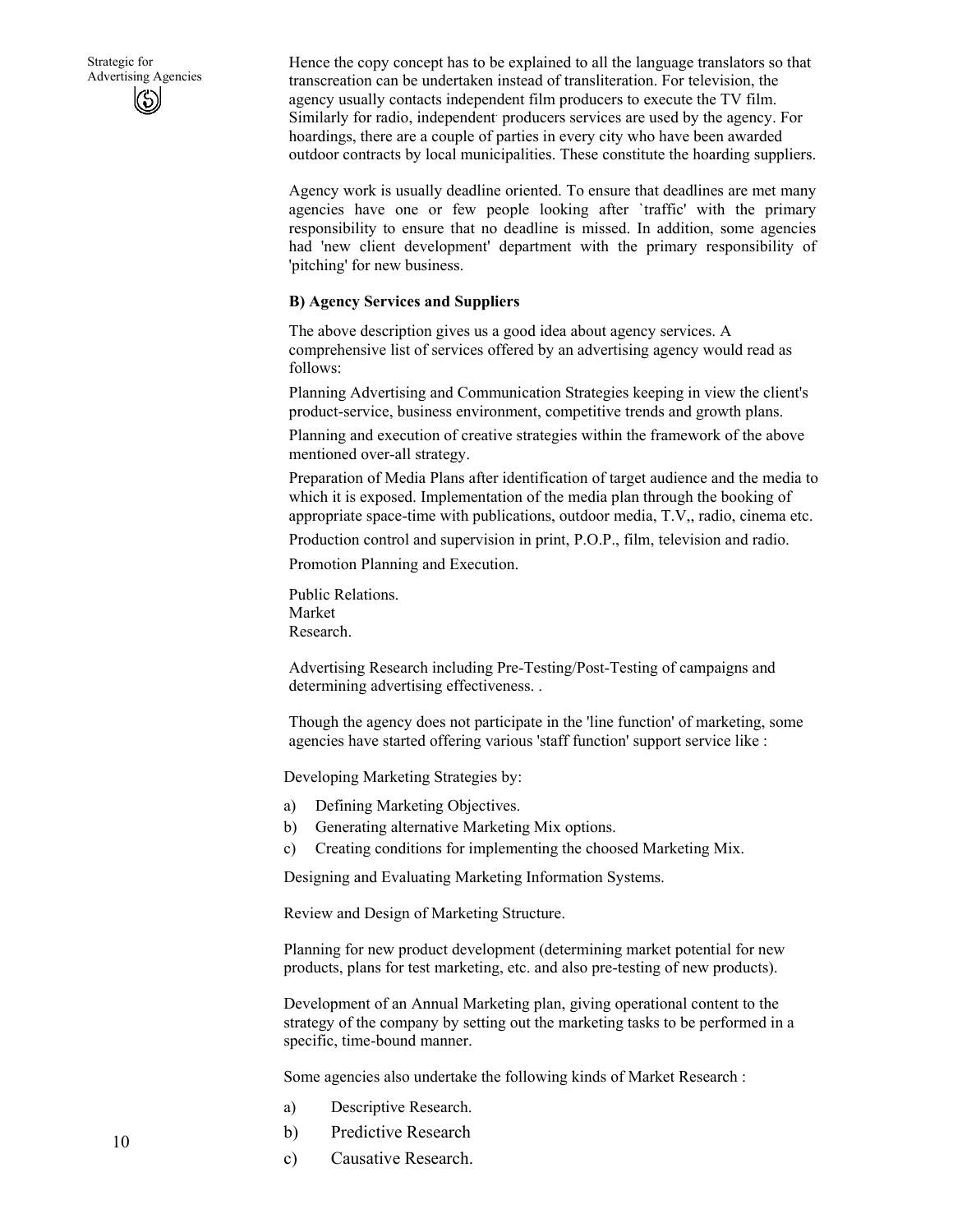Lately, some agencies also offer the following services :

- a) Direct Response Advertising
- b) Public Issues Management
- c) Show window displays (for retail chains and outlets).

In the Indian context, Public Issue advertising has shown rapid growth in the past few years with the boom in capital markets. The agency services involved include knowledge of statutory regulations, liaison with brokers and press, arranging brokers conferences and press conferences etc.

# **Supplier Organisations**

The usually used supplier organisations of an agency are listed below :



Fig. 7 : Supplier System Available

# **C) Popular Agency Structure**

**i) Small agency structure:** The daily business operations of a small agency are usually supervised by the owner or branch manager who may be incharge of new business development as well. Client contact is partly handled by him, assisted by account executives. The account executives are important members of the team and can participate in the creative function as well. They may produce creative concepts and even write copy. The art department executes the layouts with an in-house art director or with assistance from a freelance art director. The small agency may have a media buyer, though sometimes the account executives also purchase time and space for their accounts.

The organisation in medium of large agencies is more formal. The two popular structures' followed by their are the departmental system or group system.

**ii) The departmental structure:** In this structure each of the agencies function i.e. client servicing, creative, media, production and accounts is a different. (as shown in the first figure). Each department will be called upon to perform its own speciality. But for the client servicing the <sup>g</sup>ame people in creative, media and accounts will do work for all the clients. This may give uniformity of creative output, an opportunity for everyone to work on all accounts but may not give collective responsibility to a group of people for an account.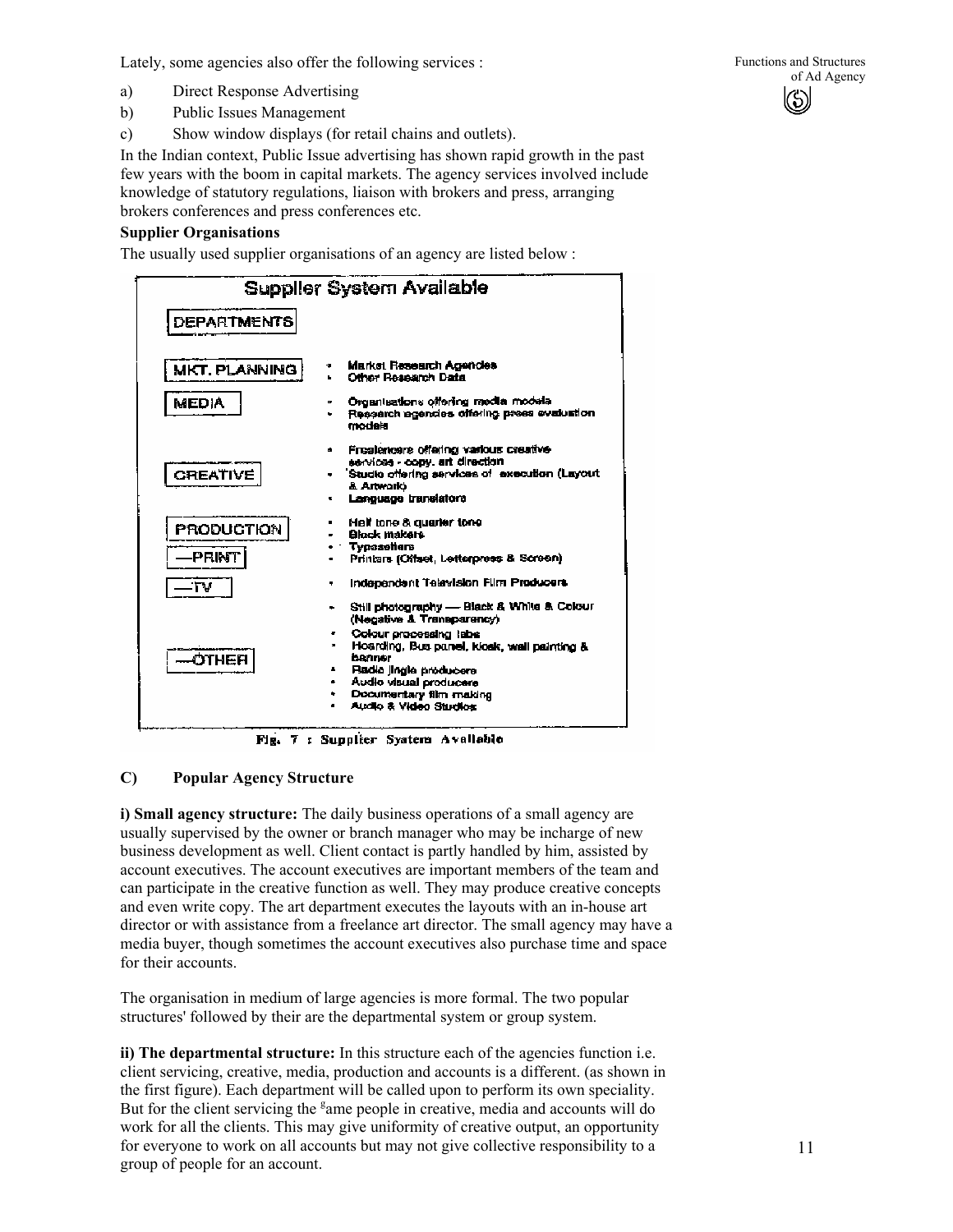#### **D) The Group System**

This system is very useful when agency becomes large. An accounts executive in a large agency may find that the departmental system is not giving him commitment of individuals in creative and media to a specific account as these departments are reportable on all accounts. Hence the agency is divided into a number of "little" agencies or-groups; The group consists of account executives, copywriter, art director, media buyer and any other specialist that may be needed. The primary responsibility of the group is the 3-4 accounts which this group is allocated to give wider exposure to group members, the accounts may be shifted among groups. This may give the client some benefit of fresh thinking within the understanding that client. and agency have developed.

However, that form of agency structure which enables the agency to provide the best service is the one that would be implemented.

......................................................................................................................................... ......................................................................................................................................... .........................................................................................................................................

#### **Activity 2**

Contact one large and one small advertising agency. Study them to find out :

- a) the functions performed by the agencies
- b) the flow of work, from acceptance of brief to release of campaign

# ........................................................................................................................................ **16.4 THE AGENCY-CLIENT RELATIONSHIP AND PRODUCTIVITY**

#### **a) Division of work**

The division of work between agency and client can be summed up as follows:



Fig. 8 : Division of work between Account and Product Management

**Source: Sandage, Fryburger & Rotzoll 'Advertising Theory & Practice'.** 

#### **b) Advertiser-Agency Productivity: Some pitfalls**

Advertising is an intangible product. Measuring contributions of various people on client and agency side to productivity is difficult. In fact, measuring and predicting the productivity of advertising is itself subjective. However, some studies have clearly pointed out the factors ' that hinder a productive relationship between an agency and client. These are the pitfalls to be avoided.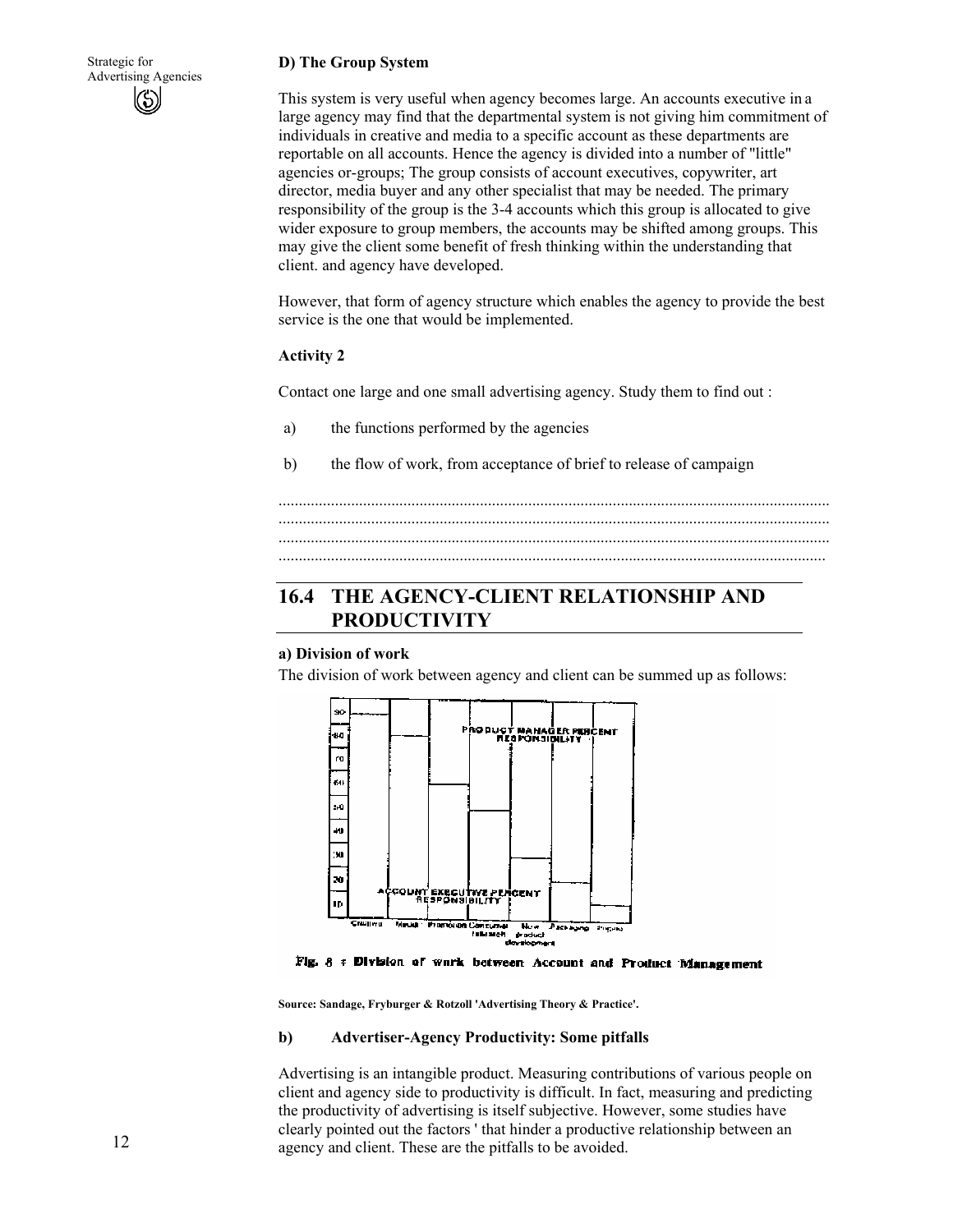Functions and Structures of Ad Agency

Weilbacher in "Auditing Productivity" has listed the following factors in advertiseragency relationship that hinder productivity. In client organisations it identified the following factors:

#### **Quality of staff factors**

Too many unproductive/unnecessary meetings.

Not giving agency enough lead time. Inability to plan ahead.

Unwilling to experiment/take risks.

Inability to adhere to schedules.

Company unfamiliar with agency cost constraints.

Too much reliance on research/not enough use of judgement.

Company unwillingness to take a position.

Unwillingness to listen to other points of view.

Too much "change for change's sake".

Lack of candour.

Failure to show initiative.

Failure to ask the right questions.

Unable or unwilling to set priorities. .

Failure to operate with agreed upon strategy.

Too many "make work" projects.

#### **Organization factors**

Company has too many levels of approval.

Too many important decisions made by "juniors". Unnecessary duplication of agency work at company.

#### **Management participation factors**

Client unwilling to commit sufficient funds.

Too much personnel turnover.

Not enough senior management involvement.

#### **Communication factor**

Failure to follow established lines of communication.

To provide a more productive relationship the same study recommended that advertisers periodically review and evaluate the agency' s performance across a broad spectrum including:

Does the agency organize itself effectively to work with the advertiser?

Does it staff the account with compatible, productive people?

Does the advertising process with its attendant work flow move smoothly ahead? Does the agency remove irritants in the relationship as they appear?

Is there evidence of agency involvement in and powerful thinking about the client' s business ?

Does the agency's creative and media work respond to the needs and perceptions of the client organization ?

Does creative and media work proceed smoothly through advertiser review processes, or is there continual bickering about and acerbity in the presentation of the. agency's work?

Do all of the agency's departments make a distinct contribution to the advertiser, or are some departments inept or ineffective

#### **Activity 3**

With respect to your own organisation, or any other organisation that you are familiar with, describe the division of work between the organisation and the agency. Also comment upon factors that you think are inhibiting productivity of this relationship, in each case.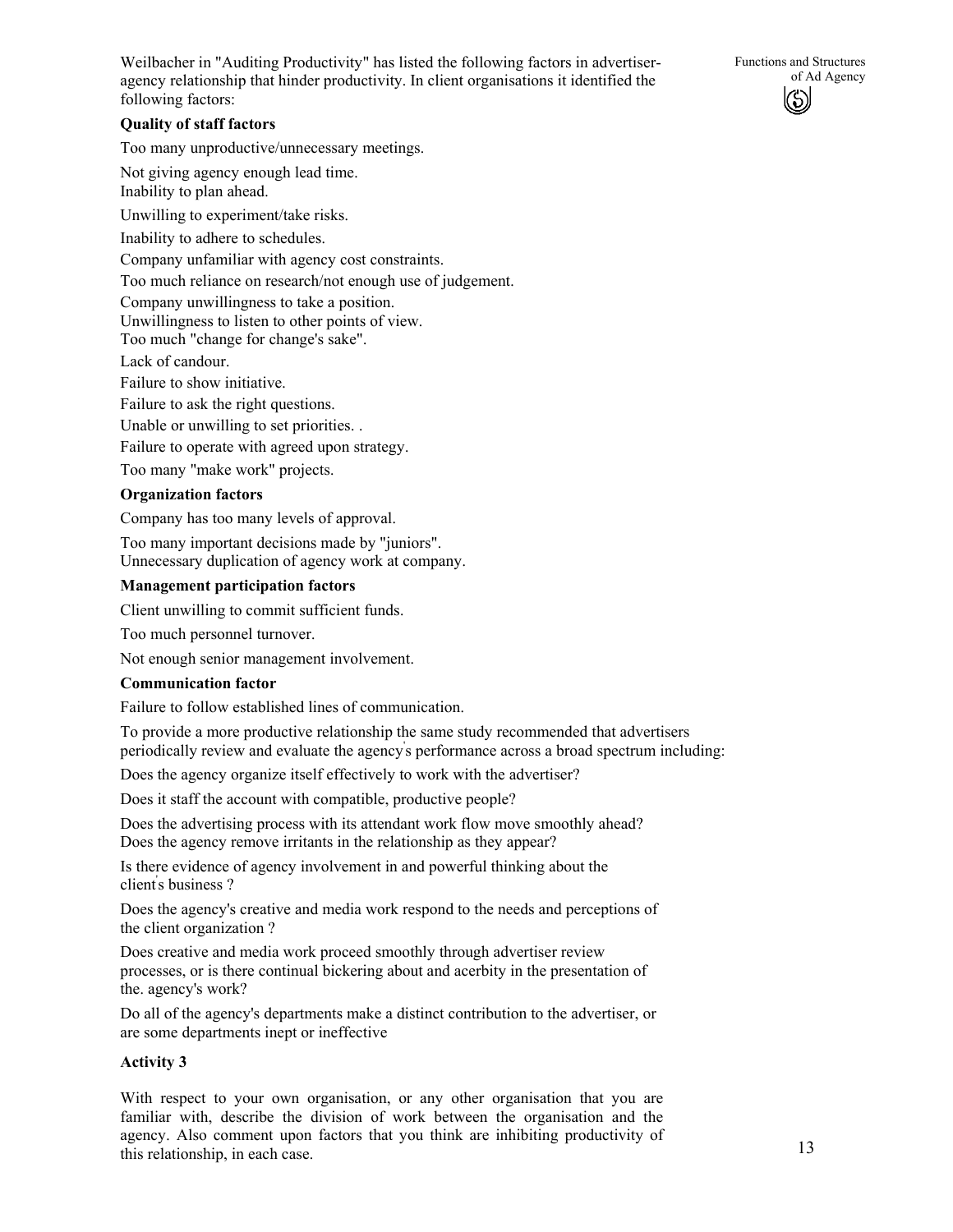# **16.5 PREPARING FOR THE CAMPAIGN**

How the agency should understand the product and market: Before embarking upon advertising, it would be useful if the agency could devote some time on understanding the product and the market. Such an exercise is essential especially when the agency is beginning work on a new account. Such an exercise should ideally start with a comprehension of where the product fits into the business policy matrix of the client i.e. whether it is classified as a "star", "cash cow" "oil well" or "Dog". This is important at times. Occasionally it may happen that even though the market is showing fairly reasonable rate of growth, the client may be disinvesting from the product and industry. This happens when the alternate new ventures he is concentrating on have far more potential for the future. International movements of technology and products usually follow this pattern. Take the latest case of even Korean and Taiwane's Corporations showing a keen inclination to opt out of the global 35.5 cm (14") Black and White television market. This keenness is motivated by a desire to free resources for high technology areas where rates of growth are far more promising. The point of raising this issue here is that when an agency is entrusted with a product that is as "oil Well" for the company, there may be an unwillingness on part of the client to allocate higher funds to it. That may not be due to lack of understanding of the market but due to inertia and conflict of interests with ongoing brands which are bringing a good cash flow. It is important for the agency to make a forceful presentation for higher allocation of budget for the product, may be at the cost of cutting its own budget for an on going product.

…………………………………………………………………………………………

………………………………………………………………………………………… ………………………………………………………………………………………… ………………………………………………………………………………………..:

At the next stage it would be useful to apply the concepts of product management that have been discussed earlier in this course.

A study of the stage at which the product is in its product life cycle would be vary revealing in relation to the marketing strategies which will be appropriate. This could naturally make clear the advertising objectives to be set.

A brief overview of the product-market integration would provide useful long-run inputs to the advertising strategy. Boree and Arens in `Contemporary Advertising' have recommended a study of the product market, distribution, pricing, promotion vis-à-vis competition along this structure;

- **1) The Industry** 
	- **Companies in industry** : total sales, strength, etc.
	- **Growth patterns within industry**: primary demand curve, per capita consumption, growth potential.
	- **History of industry**: technological ' advance trends etc.
	- **Characteristics of industry:** distribution patterns, industry control, -promotional activity, geographic--characteristics, profit patteris, etc.
- **2) The Company** 
	- The company story: history, size, growth,.profitability, scope of business, competence in various areas, reputation, strengths, weaknesses, etc.
- **3) The. Product or Service** 
	- The product story: development, quality, design, description, packaging, price structure, uses (primary, secondary, potential), reputation, strengths, weaknessestu etc.
	- Product sales features : exclusive, non-exclusive differentiating qualities, product's competitive position in mind of consumer, etc.
	- Product research: improvements planned.
- **4) Sales history**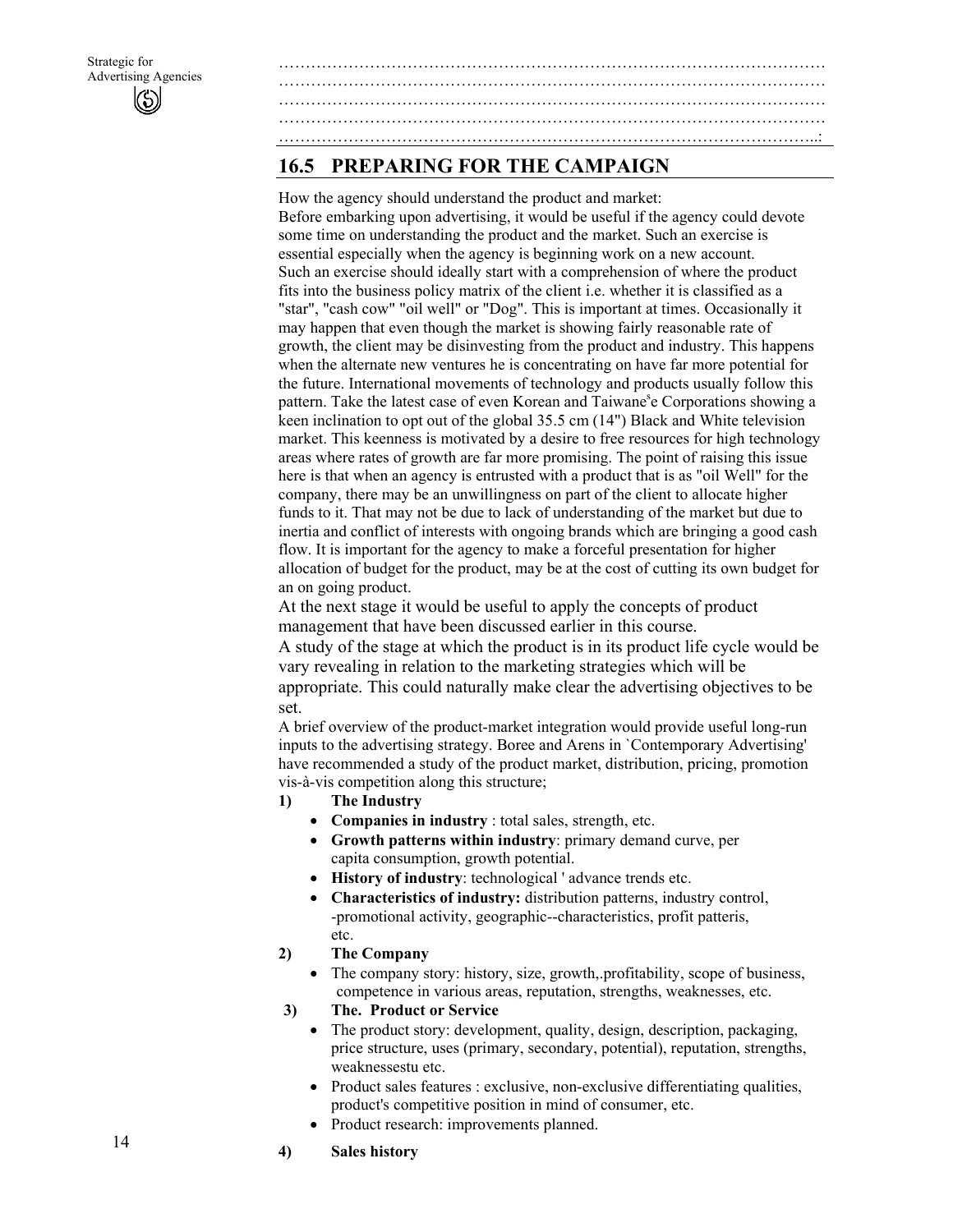- Sales and sales costs by product, model, sales districts, etc. Functions and Structures of Ad Agency
- Profit history.
- **5) Share of market** 
	- Sales history industry wide share of market in rupees and units.
	- **Market potential:** industry trends, company trends, demand trends.

# **6) The Market**

- Who and where is market, how has market been segmented in the past, how can it be segmented in future, what are consumer needs, attitudes, and characteristics ? How, why, when, and where do consumers buy ?
- Past advertising appeals which have proved successful or unsuccessful in speaking to consumer needs.
- Who are our customers, past customers, future customers? What characteristics do they have in common? What do they like about our product?, What don't they like ?

# **7) Distribution**

- History and evaluation of how and where product is distributed, current trend.
- Company' s relationship with and attitudes of members of the distribution channel toward product/company.
- Past policies regarding trade advertising, deals, co-op advertising programms, etc.
- Status of trade literature, dealer promotions, point-of-purchase, displays, etc. **8) Pricing policies** 
	- Price history : trends, relationship to needs of buyers, competitive price situation,
	- Past price objectives : management attitudes, buyer attitudes, channel attitudes, etc.

# **9) Competition**

- Who is the competition ? Primary, secondary, share of market, products, services, goals, attitudes. What is competition's growth history and size ?
- Strengths of competition : sales features, product quality, size, etc. Weaknesses of competition.
- Marketing activities of competition : advertising promotions, distribution, sales force, etc. Estimated budget.

# **10) Promotion**

- Successes and failures of past promotion policy, sales force, advertising publicity.
- Promotion expenditures : history, budget emphasis, relation to 'competition, trend.
- Advertising programmes : strategies, themes, campaigns.
- Sales force : size, scope, ability, cost/sale.

Harry Hansen has given a simplified structure which many agency executives not familiar with marketing can find useful.

Listed below are characteristics of five product groups and their marketing mixes.

Listed below are characteristics of five product groups and their marketing mixes,

|                            |                                                                          | Part A : Product Group Characteristics                                                                     |                                                                                                                               |                                                                                                    |                                                                                               |
|----------------------------|--------------------------------------------------------------------------|------------------------------------------------------------------------------------------------------------|-------------------------------------------------------------------------------------------------------------------------------|----------------------------------------------------------------------------------------------------|-----------------------------------------------------------------------------------------------|
|                            | PRODUCT GROUP                                                            |                                                                                                            |                                                                                                                               |                                                                                                    |                                                                                               |
|                            |                                                                          | I                                                                                                          | Ш                                                                                                                             | IV                                                                                                 | v                                                                                             |
| Product<br><b>Examples</b> | Cigarenes,<br>Candy<br>Hars.<br>Razor<br><b>Blades</b><br>Soft<br>drinks | Groceries.<br>Branded<br>drugs and<br>cosmetics.<br><b>Hardware</b><br>products.<br>Industrial<br>supplies | Radio and<br>television<br>sets, hou-<br>sehold app-<br>liances.<br>Women's<br>suits.<br>Auto tyres,<br>Sporting<br>equipment | High-<br>quality<br>camoras.<br>Autos,<br>High<br><b>quality</b><br>fumiture.<br>fann<br>machinery | Electric<br>generators,<br>Steam<br>turbines,<br>Electronic<br>Equipment,<br>Machino<br>Tools |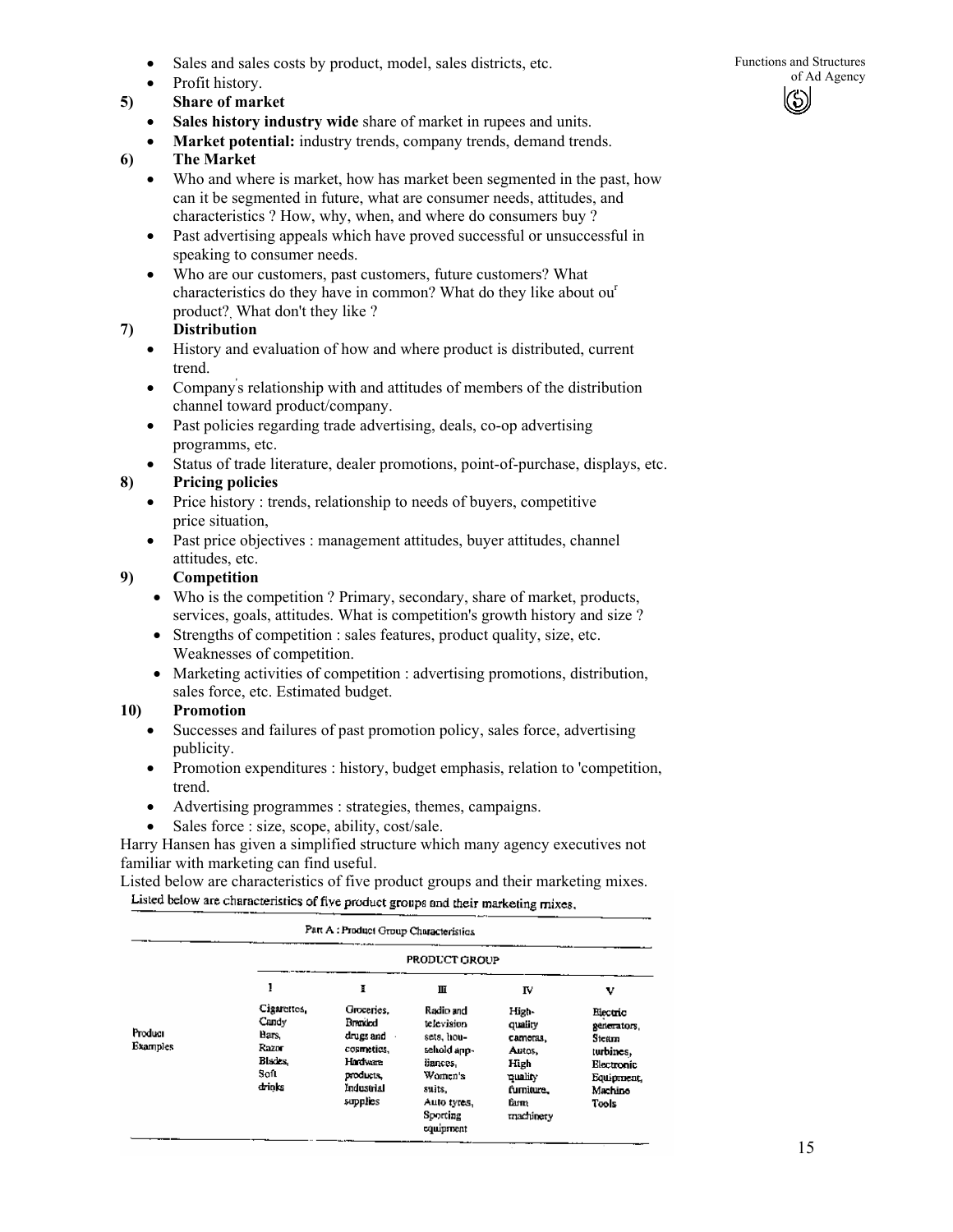#### **Product Characteristics**

 $\bar{z}$ 

| l} | Unit Value                                                                                                                      | Vay<br>lω    | Low               | -ledium to<br>hiph | High             | Very high |
|----|---------------------------------------------------------------------------------------------------------------------------------|--------------|-------------------|--------------------|------------------|-----------|
| η  | Significance of<br>each individual<br>purchase to<br><b>CONSULTICI</b>                                                          | Very<br>Lиv  | Low               | Medium             | High-            | Very High |
| 3) | Time and effort<br>spent putchasing<br>by consumers                                                                             | Vav<br>Low   | Low               | Medium             | High             | Very High |
| 4) | Rate of technolo-<br>gical change (in-<br>cluding fashion)                                                                      | Voy<br>Low   | Low               | Medium             | High             | Very High |
| 5) | Technical<br>complexity                                                                                                         | Very<br>Low  | Low               | Medium IO<br>High  | High             | Very High |
| Q, | Consumer need for<br>service (before,<br>during, after sale)                                                                    | Viry<br>Low  | Medium to<br>High | Medium             | High             | Very High |
| 7) | Frequency of<br>pachase                                                                                                         | Verv<br>High | Medium to<br>High | Liw                | Low              | Very Low  |
| 8) | Ricidity of<br>consumption                                                                                                      | Very<br>High | Medium Io<br>High | low                | Low              | Verv Low  |
| 9) | <b>Extent of usage</b><br>(number and vari-<br>ety of consumers and<br>variety of ways in<br>which product provides<br>utility) | Ver,<br>High | Medium to<br>High | Medium to<br>High  | Luw to<br>Medium | Very Low  |

| ----- |                                         |  |
|-------|-----------------------------------------|--|
|       | Part B: Characteristics/Marketing Mixes |  |

|                  |                                       | Distribution<br>Policy                   |                                                                                            | Pricing Policy                 |                     |  |
|------------------|---------------------------------------|------------------------------------------|--------------------------------------------------------------------------------------------|--------------------------------|---------------------|--|
| Product<br>Group | Product<br>Policy                     |                                          | Promotional<br>Policy                                                                      | Control<br>over<br>price       | Price<br>Variations |  |
| ſ                | Only one, or<br>very few<br>varieties | Intensive                                | Sold almost enti-<br>rely by consumer<br>advertising                                       | Very<br>Little                 | Stable              |  |
| I                | Fow<br>varieties                      | Moderately<br>intensive                  | Sold primarily<br>by consumer<br>advertising                                               | Slight                         | Slight              |  |
| Ш                | Several<br>varieties                  | Some<br>selectivity                      | Consumer<br>advertising and<br>personal selling<br>both needed:<br>neither<br>-predominant | Moderate                       | Moderate            |  |
|                  |                                       |                                          |                                                                                            | Pricing Policy                 |                     |  |
| Product<br>Croup | Product<br>Policy                     | <b>Distribution</b><br>Policy            | Promotional<br>Policy                                                                      | Coatrol<br><b>OVE</b><br>price | Price<br>Variations |  |
| IV               | Many<br>varieties                     | Considerable<br>selectivity              | Sold printerlly<br>by personal.<br>selling                                                 | Significant                    | Significant         |  |
| V                | Different<br>for exh<br>sale          | High<br>salactive<br>or direct<br>saleto | Sold almost<br>entirely by<br>DEISORA<br>selling                                           | Substan-<br>tial               | Substan-<br>tial    |  |

Source : Adopted from Gordon E. Mirnele, "Product characteristics and Marketing Strategy , Journal of Marketing, Vol. XXIV (January 1965), pp. 18-24.<br>Reproduced from Harry Eansen, "Marketing".

customers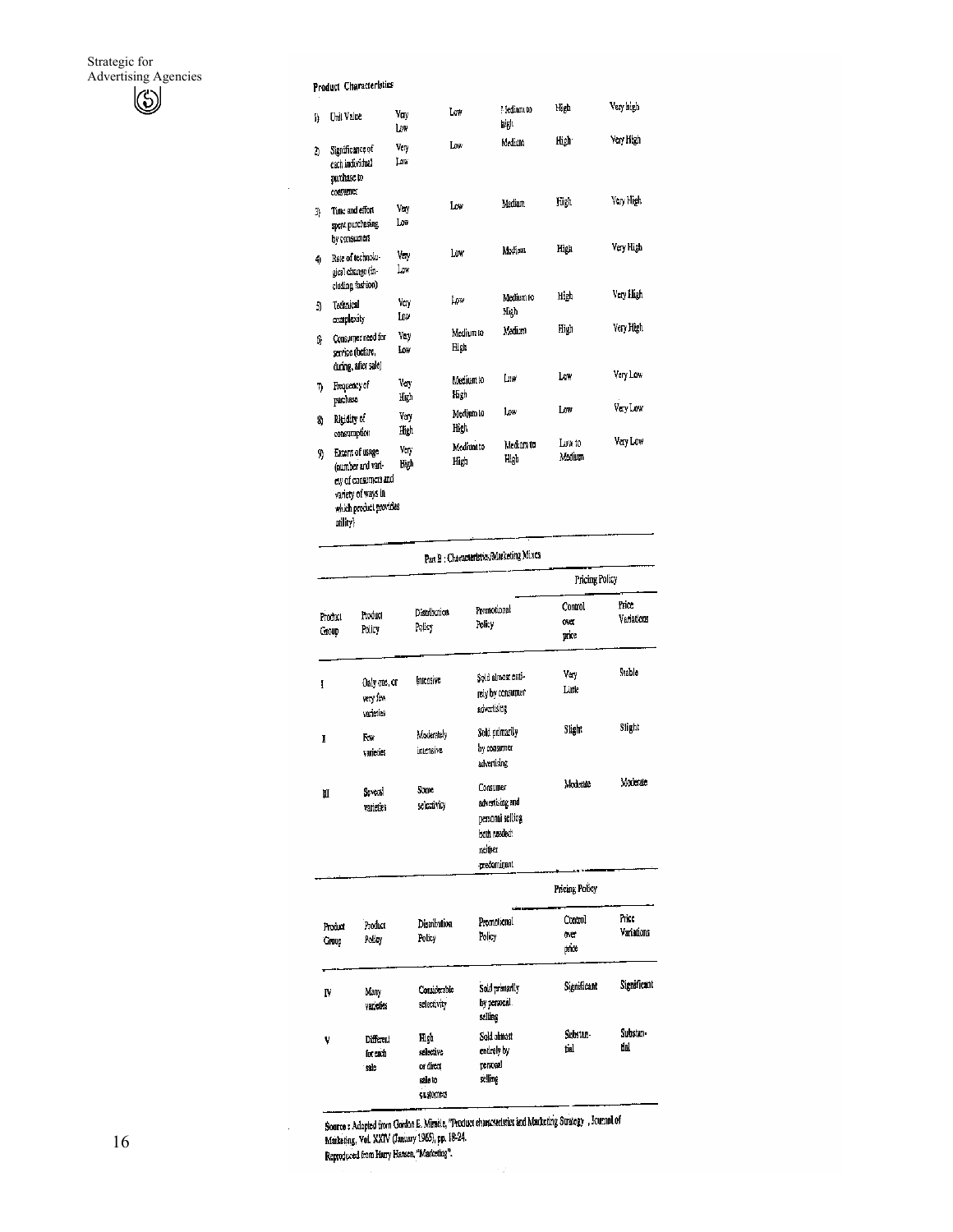#### **Activity 4**

Analyse with respect to the last promotion campaign released by your organisation (or any other organisation that you are familiar with) how the product group characteristics described above have affected the promotion mix of the company.

………………………………………………………………………………………… …………………………………………………………………………………………

…………………………………………………………………………………………

# **16.6 THE ADVERTISING TASKS**

The major decision areas in advertising are:

- Setting advertising objectives
- deciding how much to spend on advertising (budgeting)'
- deciding where and how often to spend it i.e. the media to be used and frequency of exposure (Media Planning)
- deciding when to spend i.e. how to phase advertising during the year
- deciding what to say (Message design)
- Finally, measuring how well we have spent the advertising rupee i.e. Advertising Research.

#### **a) Setting advertising objectives**

When clients and agencies advertise to "keep their brand presence in the market" or "to create brand goodwill" it is an unhealthy sign. It shows a failure to define precise advertising objectives. When defining advertising objective, the management should be clear about what it seeks to achieve out of the year's advertising campaign and even out of specific advertisements. III-defined goals make measurement of advertising results impossible.

Some managers in the company look on short-term sales to measure the impact of the advertising campaign, others look upon it as building the conipany's image and hence look at its long-term impact on sales. Both these points of view will always remain in the client organisation. What is needed before embarking upon advertising tasks is a clear statement of advertising objectives.

The advertising objective statement usually reads like "to establish 20 percent preference for brand X among Y million housewives by next year." The Y million housewives are the target audience defined separately through a market segmentation exercise. The statement of segmentation may read as " The target audience is Y million housewives in the age group of 25 to 35 years with a monthly income of Rs. 2500 and above, education of metric & about & residing in A class metro towns of India" .

A secondary target audience say women between age group of 35-45 and 15-25 may also be defined.

Such an explicit statement of objective helps the client and the agency to research at any point of time, say after an year, how effective the advertising has been in achieving the results. Sometimes the objectives can be defined even more specifically "To create brand awareness measurable by aided recall in 50 per cent of the target audience, to create interest and inclination to buy measurable by unaided recall and stated brand preference in 20 per cent of target audience." Such a statement makes measurement of results easier.

Russel Colley identified 52 broad marketing communication goals that companies adopt and towards which advertising may contribute.

#### **b) How much to spend**

The question of how much to spend on advertising should be treated in principle as part of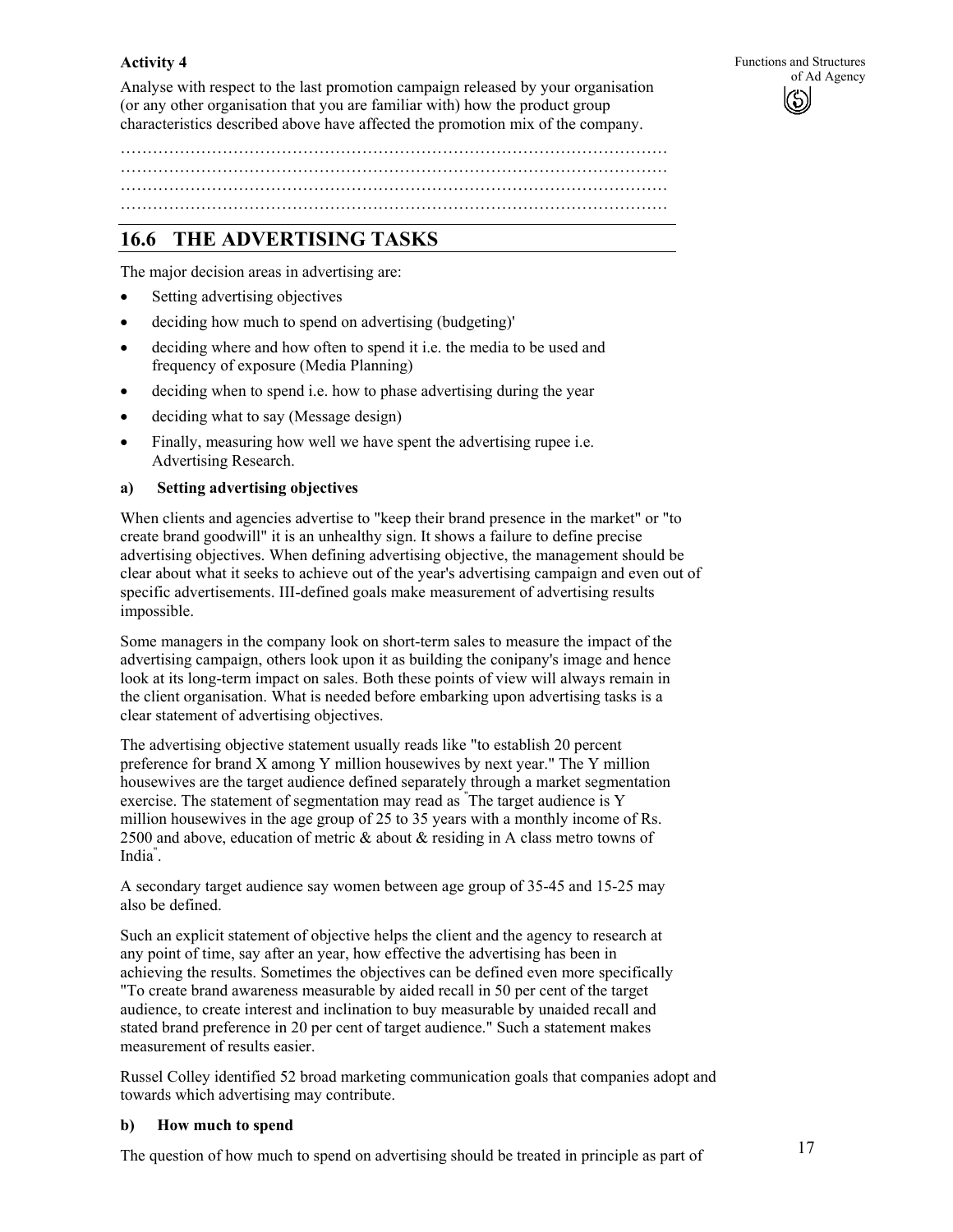the larger question of how much to spend on promotion. The share of advertising budget will depend on how much is the share to advertising tasks within the promotional programme. Kotler has aptly described the four common methods of setting advertising budgets as;

#### **Affordable method**

Here the company' s advertising budget is set on basis of what the company can afford. Joel Dean has suggested that everything above a respectable return on capital can be spent on advertising.

The weakness of this approach is that it ignores the current opportunities the firm has which advertising can exploit. It does not look upon advertising as an investment that has to be planned for the long-run. Also the arbitriness involved in allocating the budget is likely to percolate to allocations among products and territories.

#### **Percentage-of-sale-method**

Here advertising budget is set as a specified percentage of sales. Experience shows that companies following this method usually set aside between 2% to 5% for advertising expenditure. Though this method links advertising to selling price and profit per unit, it has been criticised for being based on the circular reasoning of viewing sales as the cause of advertising rather than the result. Availability of funds rather than availability of opportunity determines advertising. Experimental anti-cyclical advertising is ruled out. Also the exact percentage to sale cannot be decided theoretically.

#### **Competitive Parity Method**

This views competitors advertising expenditure as the norm to, be used in setting the company' s advertising budget. The logic is that competitors expenditures represent the collective wisdom of the industry. But the collective wisdom of the industry may not be "wise".

#### **Objective and Task method**

This reverses the trend of the first three methods where budgets were set first and allocations for products and territories made later. This method builds up the total of advertising appropriations required for products and territories to meet certain objectives. This total would give us the desired expenditure level.

Thus this approach requires each executive to (i) define his advertising objectives preferably as numerically stated goals (ii) outline the tasks that must be performed to achieve the objectives (iii) estimate the cost of performing these tasks. The sum of these costs is the appropriation request: The sum of all appropriation requests is the advertising budget. The one flaw is that this method fails to question whether the objective is worth pursuing in terms of cost. The real solution is to evaluate objectives in light of their costs and choose the more productive objective. This would make it logically sound when expenditures are set with reference to marginal revenues and cost.

Kotler has also discussed the sales response and decay models, communication stage models, adaptive control models and competitive share models. The sales response and decay models attempt to measure the direct relation between advertising expenditure and sales. Given the shape of the sales/advertising curve, the profit-maximising advertising outlay can be determined. The communication-stage models decide the budget by seeing its effects on several intermediate variables that link advertising expenditures to ultimate sales. It is more useful when used with a microlinkage advertising model called Decision Mapping via Optimum Go-No Networks. Adaptive control Models make the assumption that parameters of sales response to advertising are not stable but Change through time. Advertising expenditures should be set each period in such a way as to yield information about current level of the sales response parameters. Competitive share models assume that market shares in the long run will tend to equal marketing-effort shares. A businessman would express this as "to get a 10 per cent share of market, you have to spend roughly 10 per cent of all marketing funds.

#### **c) Where and how often to spend the budget**

For Media planning, the first clue is given by the target audiences' media habits. The product itself is an important factor in choosing the media. New products whose usage has to be explained are best shown by demonstration. The tea bags usage for example was. attempt to measure the direct relation between advertising expenditure and sales. Given the shape of the-Sales/advertising curve, the profit-maximising advertising outlay can be determined. The communication-stage models decide the budget by seeing its effects on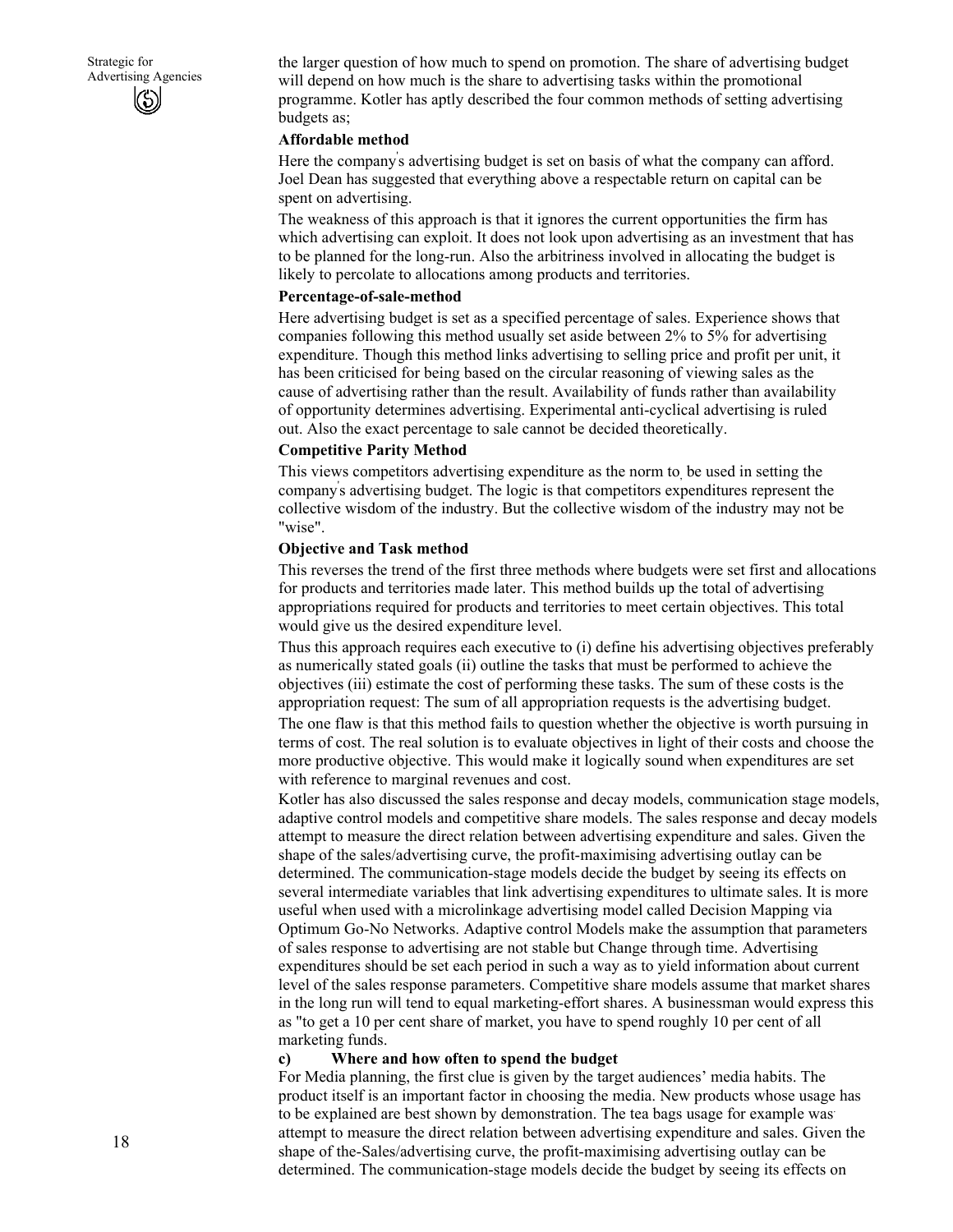demonstrated on TV with the slogan of "dip, dip, dip". Hence television is an important medium for such a product. For colour film where quality of colours captured is to be shown, colour magazines will be a good media. For local advertisers, hoardings and local newspapers will be found more useful than other media.

Though television is an expensive medium, if we have a national product it may become very cost effective as its cost-per thousand will become low.

Though Media planning is discussed separately in the course, we can state here that alternative media can be compared on a cost-per-thousand criteria. This criteria suffers from many weaknesses. Hence computerised media selection models were made. In the Indian context the earliest and most well structured model is Dr Mote's model. In the advertising market place Press Evaluation Models are also available.

#### **d) When to spend**

1) The phasing of advertising is also a decision to be taken by the agency.

Assuming that the sales cycle follows a cyclical seasonal pattern. Some alternatives of advertising timing are shown in figure



Fig. 9: Time Pattern of ad expenditure

In (i) the advertising expenditure is kept constant throughout irrespective of the cyclical nature or seasonality. This helps keep consumer awareness alive even in the sales through. Alternative (ii) is an innovative alternative when maximum advertising is done during the lowest sales period. This approach may be useful in making consumer demand less cyclical in the long run. This approach may not apply, to seasonal products for e.g. no amount of advertising for woollens in summer can bring demand to what it is in winter months. Anti-cyclical advertising can at best only play on the theme that summer is the right time to buy winter products because you get them at a bargain. Alternative (iii) is found to be quite popular among advertisers. Through it gives advertisers return for the advertising rupee in the short run, no longterm thinking to steady the demand pattern is made. Alternative (iv) is based on the thinking that' a minimum threshold level of advertising should be maintained throughout the year. This helps in making demand non cyclical in the long run. The thrust of advertising is made just before the demand begins to look up.

Functions and Structures

of Ad Agency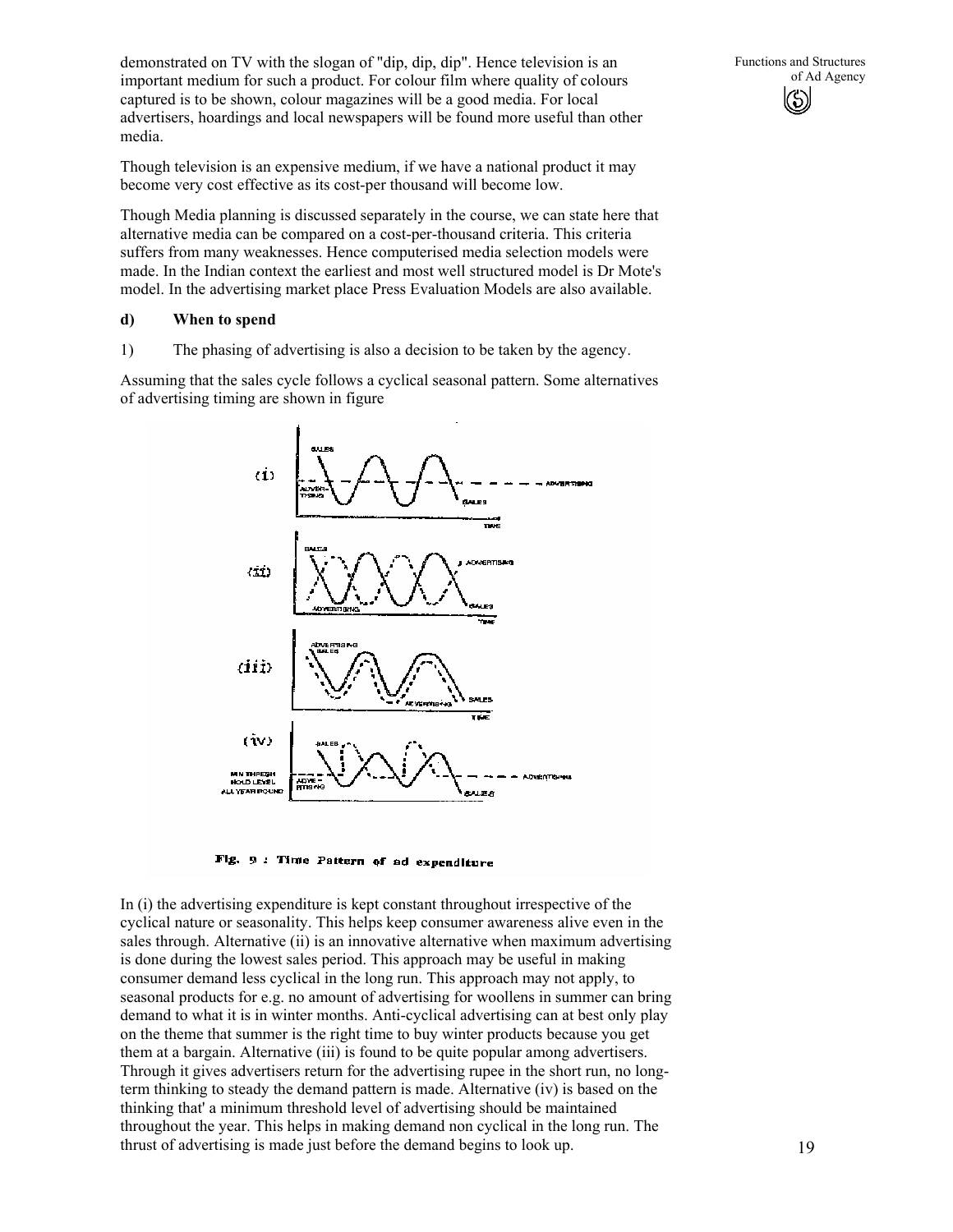The assumption is that this is the time when potential consumers begin to think about the product purchase.

Advertising at this time would have the maximum impact because rate of growth of demand is to be the highest. When rates of growth of demand drop advertising is also curtailed. Since there is a time-lag between advertising and sales hence advertising peak comes before the sales peak.

2) Kotler has discussed Forrester's and Knehn's approaches to help the advertiser determine seasonal timing for advertising budget. Knehn' s model is for frequently purchased, highly seasonal, low cost grocery products. He showed that appropriate timing pattern depends upon the degree of advertising carry over (an advertising carry over of .75 implies that current effect of past advertising is 75% of its level last month) and the amount of habitual behaviour in customer brand choice.- Forrester, on the other hand, suggests that lagged time relationships of advertising on awareness and sales be studied. Sales also have a lagged impact on advertising expenditures. He recommended that these time relationships be studied for the individual campaign and formulated mathematically into a digital computer simulation model.

#### **Activity 5**

Study the television ads of one consumer non-durable, one durable and one service product. What are the variations in advertising timing patterns in these cases? What reasons do you think justify the timing patterns in each case?

............................................................................................................................ ............................................................................................................................ ............................................................................................................................ ............................................................................................................................ ............................................................................................................................ ............................................................................................................................ .................................................................................................................

#### **e) Deciding What to Say'**

A critical decision facing the account executive in the agency and the client is to judge the output of agency' s creative after a marketing advertising brief have resulted in the creative brief given to the agency' s creative department.

Kenneth Rowan and lave Mass in their book 'How to Advertise' have given 17 strategy checkpoints which the client and agency should keep in mind when designing and evaluating the creative strategy. These read as follows:

#### **1) Make the Creative Strategy fit the Marketing Plan**

All the 4Ps of Marketing should be in harmony. Advertising should not take off in a different direction that one than the product, price and packaging are going.

Take the example of a moped. It is an economy vehicle targeted to those who cannot afford other two-wheelers and find the bicycle below their dignity. The product and price are talking the language of economy. Hence advertising claims of low fuel consumption like 80 kms/litre make more sense than trying to make a sole claim to how good it looks.

Another good example of harmony between creative strategy and marketing plan is Eureka Forbes Vacuum cleaners, The company decided upon the marketing of this product directly to consumers through their sales force. Given this marketing brief, the campaign instead of concentrating on the product alone, tried to position the Eureka Forbes Sale8man as a friendly person who is an "uncle" to the children at home. To overcome the housewives by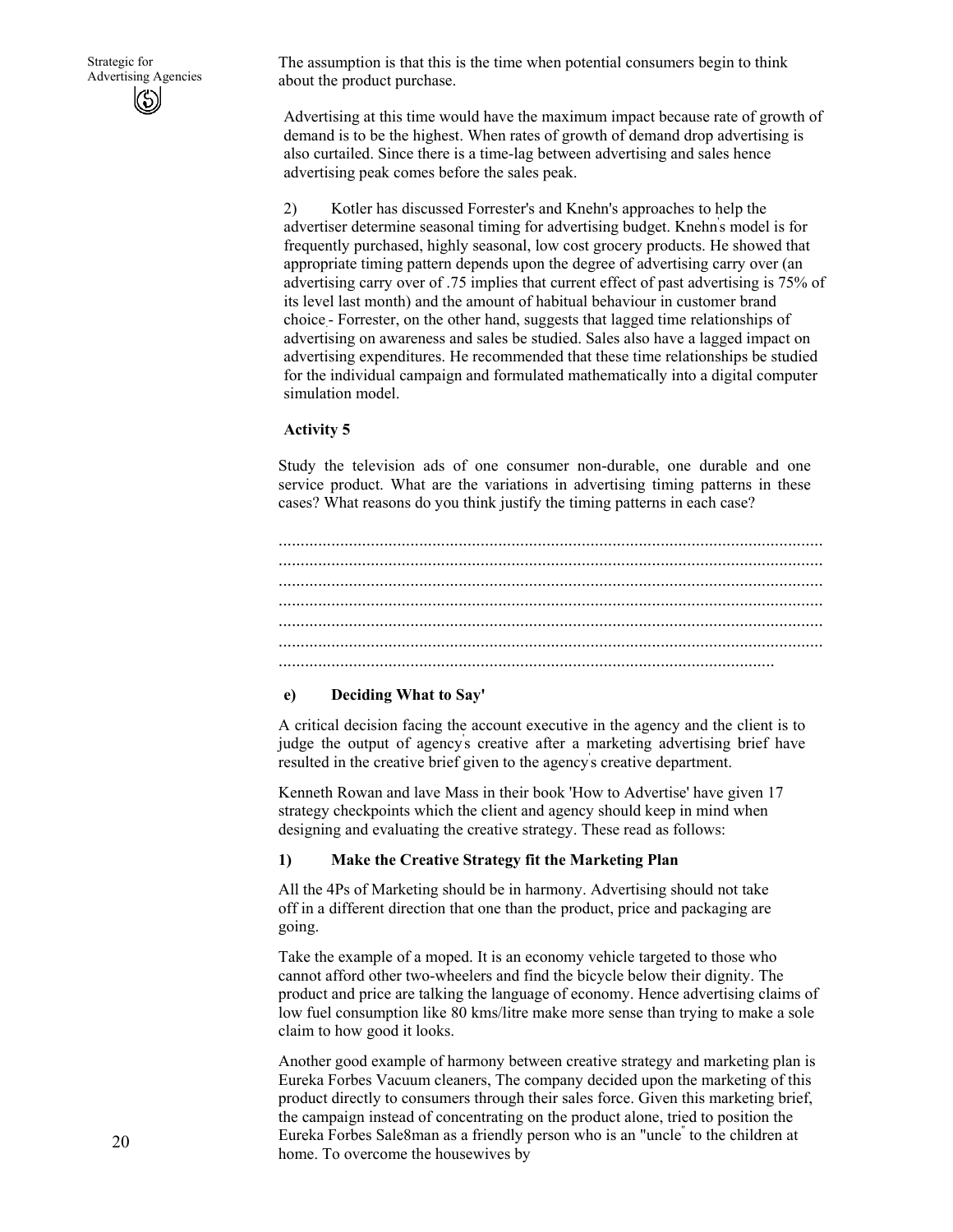some direct selling companies. The purpose of the Eureka Forbes campaign was only to briefly interest the customer with the product and to create a helpful predisposition towards the company's sales force when they knock at the door. If the company had gone through dealer network, the focus of the campaign would have been totally descriptive towards this new product in the Indian market.

# **2) Keep your objectives reasonable**

Take the case of iced tea. The Indian consumer was in no mood to change his habits or take the case of a company who tried to give canned food over a decade ago when the proportion . of working women was not so large and the joint family system was still prevalent. The Indian customer refused to change his habit.

A good campaign should address itself to a specified target audience and not to everybody. Over ambition destroys a good campaign. Similarly don't try to sell a product for all occasions. Attempting to change people's habits is not advisable. Asking people to change their brand is simpler.

# **3) Make your strategy easy to use**

The Maha Cola strategy for example could read as follows:

Offer the brand loyal Campa Cola customers in North India an incentive to try Thums Up. The incentive should be such that one can't refuse. Ultimately the customer should take notice and finally try the product. Repeated trials of our product would change consumers taste.

The marketing strategy gave a bigger cola drink while advertising called it Maha Cola, comparing it visually with the usual smaller bottle. The baseline summed it up as `More Cola, Same Price - The Bigger refresher' .

The strategy should be as clearly defined as possible. It should not leave any room for misunderstanding. It should be precise and crisp and yet should give an idea of the backup rationale.

# **4) Be Single minded**

An example is the Superphone campaign which launched their office intercom with a simple headline which made the most important product advantage very clear. It read "If you want to talk, you don't have to walk".

In best ideas are usually simple. This comes from giving the copywriter a good single-minded proposition about the product.

# **5) State a business Objective**

Help the customer focus in on what action he should take after hearing your message. Do you want the consumer to increase product usage ? A good example is increasing the product usage of a shampoo from the hair to the full body. Another objective could be widening the market. The latest television advertisements of a popular shampoo show its usage for school going girls increasing the size of the target audience for shampoos.

# **6) Decide where your business is going to come from**

This implies not only understanding who your target audience is but also understanding from which other products market can you steal your share. This is especially so when your product is no longer new and needs to bring new consumers in the market for its growth.

Take the example of Rasna. It identified children as the primary target. audience and used children to bring in adults too in the target, audience. When rates of growth of product began to stagnate their TV film showed a child stating that the father when he comes back home from work will not settle for tea or coffee but for Rasna. Clearly, they sought to try a dig at the tea and coffee market. But considering that they are fighting habits, their success would, be slow.

# **7) Understand your target audience**

A good campaign goes beyond product attribute to understanding the customer. Doesn't Charles Revlon say "In our factories 'we produce cosmetics, but in our drug stores we sell hope". A good creative execution can look beyond price barriers, beyond age and income. A study of consumer attitudes and usage patterns helps the copywriter talk directly to the target audience.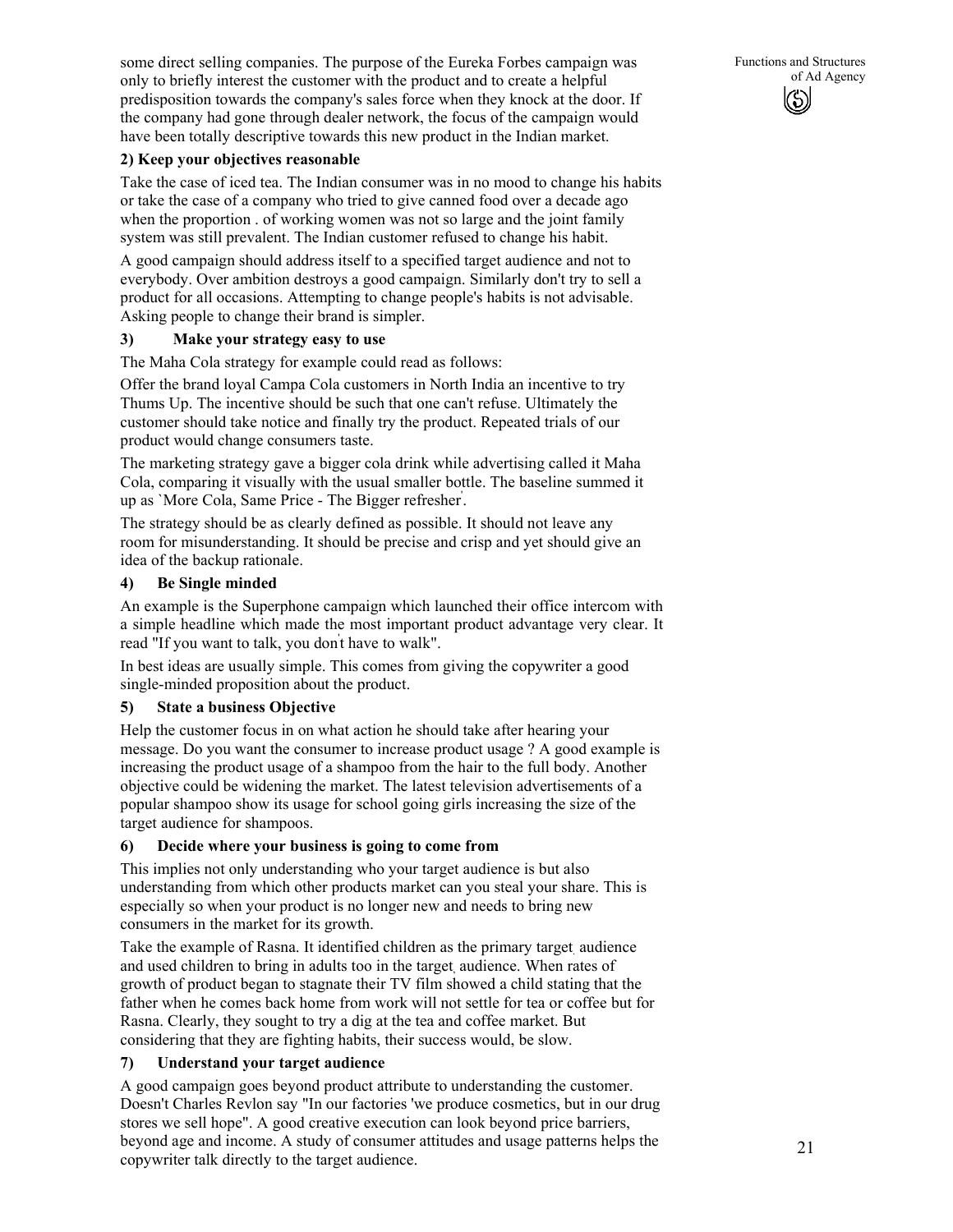A good example is 'Lalitaji' of Surf who could talk across Nimia's price barrier to attitudes Advertising Agencies of those housewives who don't want to buy cheap apples for their family but will select only the best apples.

# **8) Make a meaningful promise**

For advertising to do its job, the products benefit or promise to the customer must be strong and meaningful.

Surf's claim that 1/2 kg. of Surf equals a kilogram of ordinary washing powder is an example of the forceful promise.

#### **9) Support your promise**

Making a promise alone is not sufficient. Support the promise preferable with evidence or demonstration. Billions of dollars and millions of rupees have been spent advertising six adjectives : white, cool, power, refreshing, relief. But why should the consumer believe you?

Colgate tooth powder tries to visually demonstrate its superiority over local brands of black ' dant manjan' which it tries to position as coal. Gold Cafe tries to demonstrate the superiority of its coffee over other brands in its Gold Cafe challenge ads.

#### **10) Set yourself apart**

A critical element to success is the ability to find a vacant niche in the market. Avoid a positioning which is exactly the same as your competitors. If your product is in the same general area as the competition, build in some element that will set your brand apart.

Positioning can be done on many variables. Even usage. Take the example of tiles. All tile manufacturers are now positioning themselves as designer floor tiles. A vacant slot exists in the usage. Tiles can also be used for house exteriors. This is a very large segment and would provide a new brand with a new positioning slot.

A product can even position itself on distribution. Tea City is one such example. It consists of a chain of retail outlets selling different types of tea of a company with sub-branding. Only tea is available at these shops. That sets you totally apart from competition.

# **11) Give your product a distinctive personality**

This is hard to do. It implies giving your product a personality that goes beyond the product itself, its an aura that helps set the brand apart from others.

Onida achieved this in the television market. Its devil gave the brand a long-term personality.

#### **12) Advertise what's important, not what's obvious**

Its obvious what Milkmaid is. But its not so obvious' what it can do. Hence the campaign of Milkmaid informs you about what all Milkmaid can do for you.

#### **13) Think ahead**

Try and be first with a product. Onida success lay in the fact that it was among the first brands to introduce the 'vertical' look television. Later Videocon's success lay in its early introduction of the flat square TV offering 'corner-to-corner' excitement and the 'picture-in-picture' Television.

#### **14) Keep your strategy up-to-date**

Realise that the world is changing. Analyse your product and its positioning and see where it's open for attack. Otherwise, one fine morning there will be an HCL to challenge Modi Xerox copiers.

#### **15) Don't change your strategy without good reason**

coca Cola lost to Pepsi Cola when it changed its product and strategy,, forcing it to revert back to the earlier strategy. Taking a hard look at the all parts of the business is essential before changing the strategy.

# **16) Put the strategy in writing**

IA written strategy will guide you when you fall in love• with a campaign which is creative but doesn't position the product where you wanted it to be positioned. The first question to be asked of any advertisement is "Is it on strategy ?